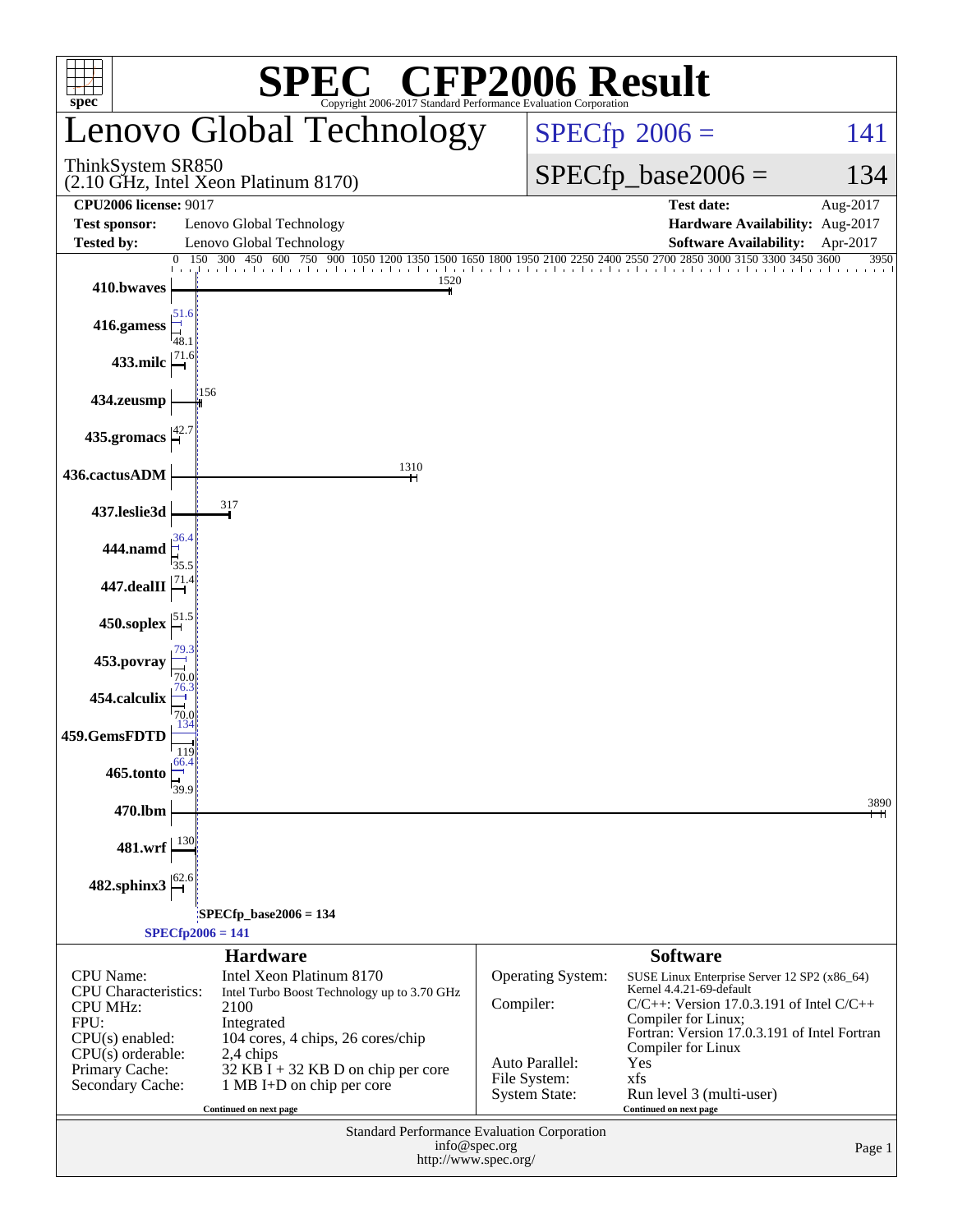

### enovo Global Technology

#### ThinkSystem SR850

(2.10 GHz, Intel Xeon Platinum 8170)

 $SPECfp2006 = 141$  $SPECfp2006 = 141$ 

#### $SPECfp\_base2006 = 134$

| <b>CPU2006 license: 9017</b>                                               |                                                                                                                 |                                                            | <b>Test date:</b>                      | Aug-2017 |
|----------------------------------------------------------------------------|-----------------------------------------------------------------------------------------------------------------|------------------------------------------------------------|----------------------------------------|----------|
| <b>Test sponsor:</b>                                                       | Lenovo Global Technology                                                                                        | Hardware Availability: Aug-2017                            |                                        |          |
| <b>Tested by:</b>                                                          | Lenovo Global Technology                                                                                        |                                                            | <b>Software Availability:</b> Apr-2017 |          |
| L3 Cache:<br>Other Cache:<br>Memory:<br>Disk Subsystem:<br>Other Hardware: | $35.75$ MB I+D on chip per chip<br>None<br>1536 GB (48 x 32 GB 2Rx4 PC4-2666V-R)<br>1 x 800 GB SATA SSD<br>None | <b>Base Pointers:</b><br>Peak Pointers:<br>Other Software: | $64$ -bit<br>$32/64$ -bit<br>None      |          |

**[Results Table](http://www.spec.org/auto/cpu2006/Docs/result-fields.html#ResultsTable)**

|                  | TICHTH THUIC   |       |                |       |                |             |                                                                                                          |              |                |              |                |              |
|------------------|----------------|-------|----------------|-------|----------------|-------------|----------------------------------------------------------------------------------------------------------|--------------|----------------|--------------|----------------|--------------|
|                  | <b>Base</b>    |       |                |       |                | <b>Peak</b> |                                                                                                          |              |                |              |                |              |
| <b>Benchmark</b> | <b>Seconds</b> | Ratio | <b>Seconds</b> | Ratio | <b>Seconds</b> | Ratio       | <b>Seconds</b>                                                                                           | <b>Ratio</b> | <b>Seconds</b> | <b>Ratio</b> | <b>Seconds</b> | <b>Ratio</b> |
| 410.bwayes       | 8.92           | 1520  | 8.87           | 1530  | 8.95           | 1520        | 8.92                                                                                                     | 1520         | 8.87           | 1530         | 8.95           | 1520         |
| 416.gamess       | 407            | 48.1  | 407            | 48.1  | 407            | 48.1        | 381                                                                                                      | 51.4         | 379            | 51.6         | 379            | 51.6         |
| 433.milc         | 127            | 72.4  | 128            | 71.6  | 128            | 71.5        | 127                                                                                                      | 72.4         | 128            | 71.6         | 128            | 71.5         |
| 434.zeusmp       | 59.7           | 152   | 54.9           | 166   | 58.3           | 156         | 59.7                                                                                                     | 152          | 54.9           | 166          | 58.3           | <u>156</u>   |
| 435.gromacs      | 167            | 42.8  | 167            | 42.7  | 167            | 42.7        | 167                                                                                                      | 42.8         | 167            | 42.7         | 167            | 42.7         |
| 436.cactusADM    | 9.11           | 1310  | 9.14           | 1310  | 8.90           | 1340        | 9.11                                                                                                     | 1310         | 9.14           | 1310         | 8.90           | 1340         |
| 437.leslie3d     | 29.6           | 317   | 30.1           | 312   | 29.1           | 323         | 29.6                                                                                                     | 317          | 30.1           | 312          | 29.1           | 323          |
| 444.namd         | 226            | 35.5  | 226            | 35.5  | 226            | 35.5        | 220                                                                                                      | 36.4         | 220            | 36.4         | 220            | 36.4         |
| 447.dealII       | 160            | 71.7  | 160            | 71.4  | 161            | 71.2        | 160                                                                                                      | 71.7         | 160            | 71.4         | 161            | 71.2         |
| 450.soplex       | 162            | 51.5  | 162            | 51.6  | 162            | 51.5        | 162                                                                                                      | 51.5         | 162            | 51.6         | 162            | 51.5         |
| 453.povray       | 76.1           | 69.9  | 76.0           | 70.0  | 76.0           | 70.0        | 67.1                                                                                                     | 79.3         | 66.7           | 79.7         | 67.2           | 79.2         |
| 454.calculix     | 118            | 70.1  | 118            | 70.0  | 118            | 69.9        | 108                                                                                                      | 76.3         | 108            | 76.4         | 108            | 76.1         |
| 459.GemsFDTD     | 89.3           | 119   | 91.9           | 115   | 89.5           | 119         | 79.4                                                                                                     | 134          | 79.0           | 134          | 78.8           | 135          |
| 465.tonto        | 224            | 43.9  | 260            | 37.9  | 246            | 39.9        | 148                                                                                                      | 66.4         | 148            | 66.5         | 148            | 66.4         |
| 470.1bm          | 3.52           | 3910  | 3.54           | 3890  | 3.58           | 3830        | 3.52                                                                                                     | 3910         | 3.54           | 3890         | 3.58           | 3830         |
| 481.wrf          | 85.8           | 130   | 86.7           | 129   | 86.2           | 130         | 85.8                                                                                                     | 130          | 86.7           | 129          | 86.2           | 130          |
| 482.sphinx3      | 311            | 62.7  | 311            | 62.6  | 312            | 62.4        | 311                                                                                                      | 62.7         | 311            | 62.6         | 312            | 62.4         |
|                  |                |       |                |       |                |             | Results appear in the order in which they were run. Bold underlined text indicates a median measurement. |              |                |              |                |              |

#### **[Operating System Notes](http://www.spec.org/auto/cpu2006/Docs/result-fields.html#OperatingSystemNotes)**

Stack size set to unlimited using "ulimit -s unlimited"

#### **[Platform Notes](http://www.spec.org/auto/cpu2006/Docs/result-fields.html#PlatformNotes)**

BIOS Configuration: Choose Operating Mode set to Maximum Performance LLC dead line alloc set to Disable Patrol Scrub set to Disable DCU Streamer Prefetcher set to Disable Hyper-Threading set to Disable Sysinfo program /home/cpu2006-1.2-ic17.0u3/config/sysinfo.rev6993 Revision 6993 of 2015-11-06 (b5e8d4b4eb51ed28d7f98696cbe290c1) running on Electron-node-02 Tue Aug 29 18:43:36 2017

Continued on next page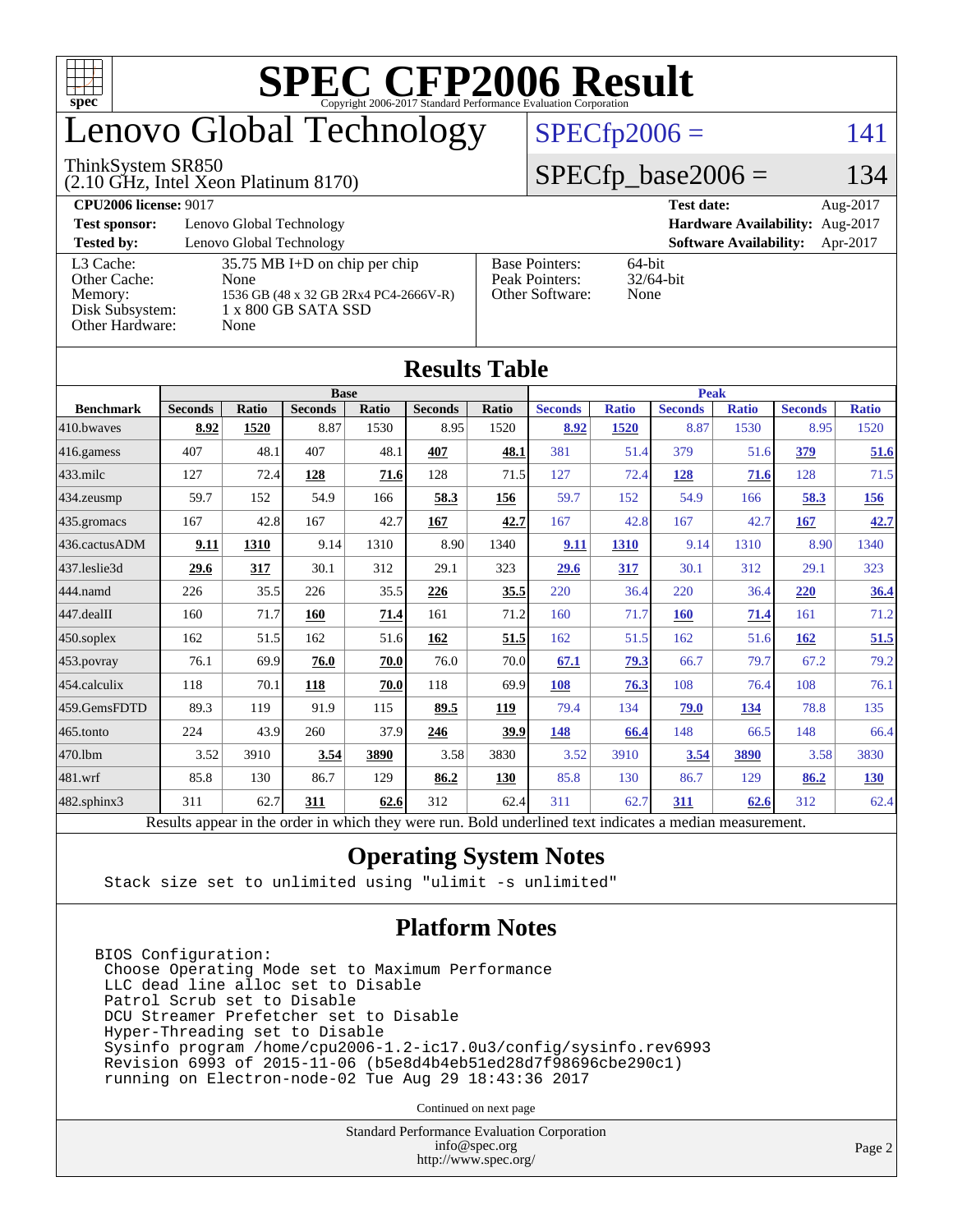

### enovo Global Technology

ThinkSystem SR850

 $SPECTp2006 = 141$ 

(2.10 GHz, Intel Xeon Platinum 8170)

 $SPECTp\_base2006 = 134$ 

#### **[CPU2006 license:](http://www.spec.org/auto/cpu2006/Docs/result-fields.html#CPU2006license)** 9017 **[Test date:](http://www.spec.org/auto/cpu2006/Docs/result-fields.html#Testdate)** Aug-2017

**[Test sponsor:](http://www.spec.org/auto/cpu2006/Docs/result-fields.html#Testsponsor)** Lenovo Global Technology **[Hardware Availability:](http://www.spec.org/auto/cpu2006/Docs/result-fields.html#HardwareAvailability)** Aug-2017 **[Tested by:](http://www.spec.org/auto/cpu2006/Docs/result-fields.html#Testedby)** Lenovo Global Technology **[Software Availability:](http://www.spec.org/auto/cpu2006/Docs/result-fields.html#SoftwareAvailability)** Apr-2017

# **[Platform Notes \(Continued\)](http://www.spec.org/auto/cpu2006/Docs/result-fields.html#PlatformNotes)**

Standard Performance Evaluation Corporation [info@spec.org](mailto:info@spec.org) This section contains SUT (System Under Test) info as seen by some common utilities. To remove or add to this section, see: <http://www.spec.org/cpu2006/Docs/config.html#sysinfo> From /proc/cpuinfo model name : Intel(R) Xeon(R) Platinum 8170 CPU @ 2.10GHz 4 "physical id"s (chips) 104 "processors" cores, siblings (Caution: counting these is hw and system dependent. The following excerpts from /proc/cpuinfo might not be reliable. Use with caution.) cpu cores : 26 siblings physical 0: cores 0 1 2 3 4 5 6 8 9 10 11 12 13 16 17 18 19 20 21 22 24 25 26 27 28 29 physical 1: cores 0 1 2 3 4 5 6 8 9 10 11 12 13 16 17 18 19 20 21 22 24 25 26 27 28 29 physical 2: cores 0 1 2 3 4 5 6 8 9 10 11 12 13 16 17 18 19 20 21 22 24 25 26 27 28 29 physical 3: cores 0 1 2 3 4 5 6 8 9 10 11 12 13 16 17 18 19 20 21 22 24 25 26 27 28 29 cache size : 36608 KB From /proc/meminfo MemTotal: 1584975100 kB<br>HugePages Total: 0 HugePages\_Total: 0 Hugepagesize: 2048 kB From /etc/\*release\* /etc/\*version\* SuSE-release: SUSE Linux Enterprise Server 12 (x86\_64) VERSION = 12 PATCHLEVEL = 2 # This file is deprecated and will be removed in a future service pack or release. # Please check /etc/os-release for details about this release. os-release: NAME="SLES" VERSION="12-SP2" VERSION\_ID="12.2" PRETTY\_NAME="SUSE Linux Enterprise Server 12 SP2" ID="sles" ANSI\_COLOR="0;32" CPE\_NAME="cpe:/o:suse:sles:12:sp2" uname -a: Linux Electron-node-02 4.4.21-69-default #1 SMP Tue Oct 25 10:58:20 UTC 2016 (9464f67) x86\_64 x86\_64 x86\_64 GNU/Linux run-level 3 Aug 29 18:39 SPEC is set to: /home/cpu2006-1.2-ic17.0u3 Continued on next page

<http://www.spec.org/>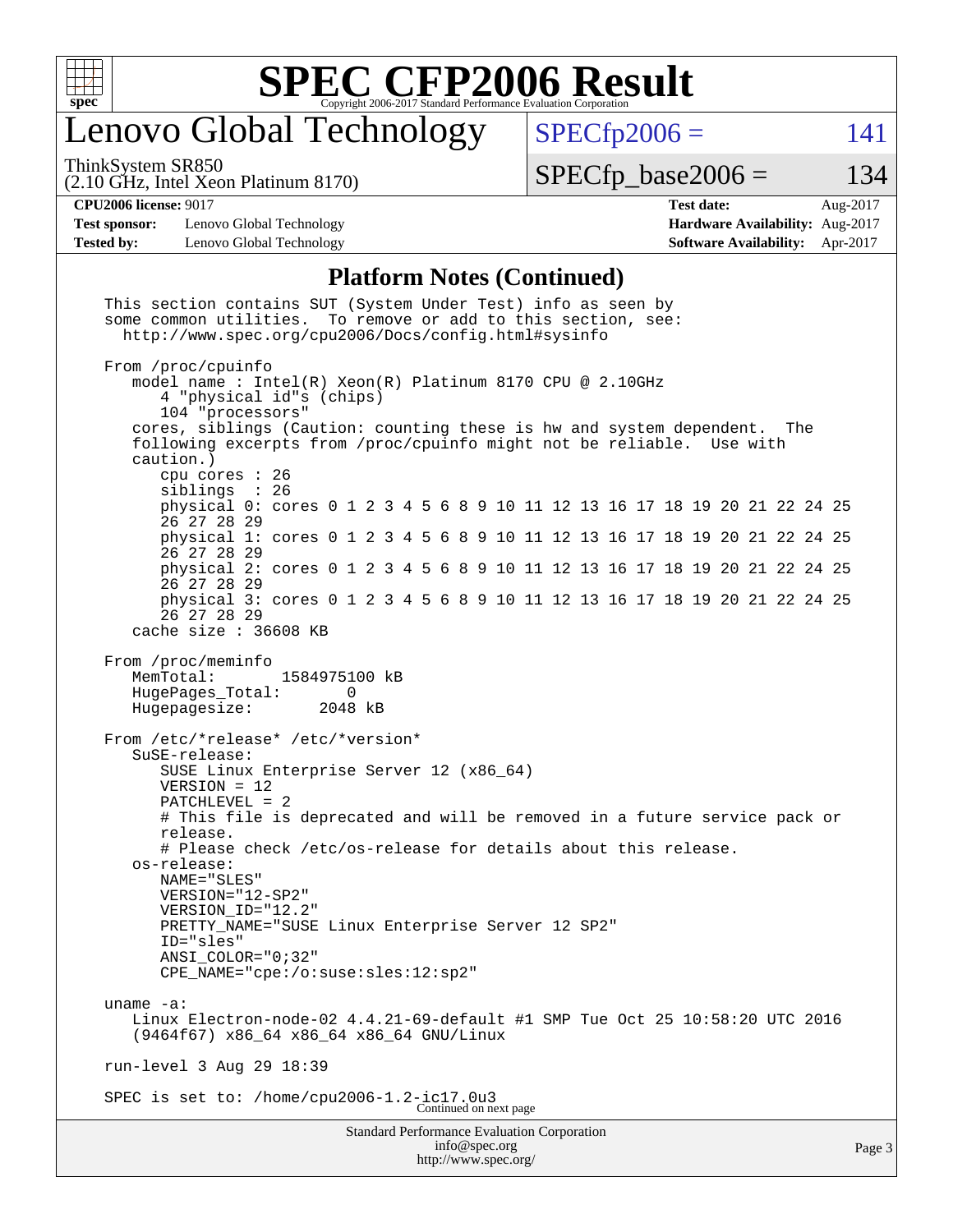

### enovo Global Technology

ThinkSystem SR850

 $SPECTp2006 = 141$ 

(2.10 GHz, Intel Xeon Platinum 8170)

 $SPECTp\_base2006 = 134$ 

**[Test sponsor:](http://www.spec.org/auto/cpu2006/Docs/result-fields.html#Testsponsor)** Lenovo Global Technology **[Hardware Availability:](http://www.spec.org/auto/cpu2006/Docs/result-fields.html#HardwareAvailability)** Aug-2017 **[Tested by:](http://www.spec.org/auto/cpu2006/Docs/result-fields.html#Testedby)** Lenovo Global Technology **[Software Availability:](http://www.spec.org/auto/cpu2006/Docs/result-fields.html#SoftwareAvailability)** Apr-2017

**[CPU2006 license:](http://www.spec.org/auto/cpu2006/Docs/result-fields.html#CPU2006license)** 9017 **[Test date:](http://www.spec.org/auto/cpu2006/Docs/result-fields.html#Testdate)** Aug-2017

#### **[Platform Notes \(Continued\)](http://www.spec.org/auto/cpu2006/Docs/result-fields.html#PlatformNotes)**

Filesystem Type Size Used Avail Use% Mounted on<br>
/dev/sda4 xfs 688G 210G 479G 31% /home 210G 479G 31% /home Additional information from dmidecode:

 Warning: Use caution when you interpret this section. The 'dmidecode' program reads system data which is "intended to allow hardware to be accurately determined", but the intent may not be met, as there are frequent changes to hardware, firmware, and the "DMTF SMBIOS" standard.

 BIOS Lenovo -[TEE113J-1.00]- 06/03/2017 Memory: 48x Samsung M393A4K40BB2-CTD 32 GB 2 rank 2666 MHz

(End of data from sysinfo program)

#### **[General Notes](http://www.spec.org/auto/cpu2006/Docs/result-fields.html#GeneralNotes)**

Environment variables set by runspec before the start of the run: KMP\_AFFINITY = "granularity=fine,compact"  $\verb|LD_LIBRARY_PATH = "/home/cpu2006-1.2-ic17.0u3/lib/ia32:}/home/cpu2006-1.2-ic17.0u3/lib/inte164:/home/cpu2006-1.2-ic17.0u3/sh10.2"$ OMP\_NUM\_THREADS = "104"

 Binaries compiled on a system with 1x Intel Core i7-4790 CPU + 32GB RAM memory using Redhat Enterprise Linux 7.2 Transparent Huge Pages disabled with: echo never > /sys/kernel/mm/transparent\_hugepage/enable Filesystem page cache cleared with: shell invocation of 'sync; echo 3 > /proc/sys/vm/drop\_caches' prior to run

#### **[Base Compiler Invocation](http://www.spec.org/auto/cpu2006/Docs/result-fields.html#BaseCompilerInvocation)**

[C benchmarks](http://www.spec.org/auto/cpu2006/Docs/result-fields.html#Cbenchmarks): [icc -m64](http://www.spec.org/cpu2006/results/res2017q4/cpu2006-20170918-49974.flags.html#user_CCbase_intel_icc_64bit_bda6cc9af1fdbb0edc3795bac97ada53)

[C++ benchmarks:](http://www.spec.org/auto/cpu2006/Docs/result-fields.html#CXXbenchmarks) [icpc -m64](http://www.spec.org/cpu2006/results/res2017q4/cpu2006-20170918-49974.flags.html#user_CXXbase_intel_icpc_64bit_fc66a5337ce925472a5c54ad6a0de310)

[Fortran benchmarks](http://www.spec.org/auto/cpu2006/Docs/result-fields.html#Fortranbenchmarks): [ifort -m64](http://www.spec.org/cpu2006/results/res2017q4/cpu2006-20170918-49974.flags.html#user_FCbase_intel_ifort_64bit_ee9d0fb25645d0210d97eb0527dcc06e)

[Benchmarks using both Fortran and C](http://www.spec.org/auto/cpu2006/Docs/result-fields.html#BenchmarksusingbothFortranandC): [icc -m64](http://www.spec.org/cpu2006/results/res2017q4/cpu2006-20170918-49974.flags.html#user_CC_FCbase_intel_icc_64bit_bda6cc9af1fdbb0edc3795bac97ada53) [ifort -m64](http://www.spec.org/cpu2006/results/res2017q4/cpu2006-20170918-49974.flags.html#user_CC_FCbase_intel_ifort_64bit_ee9d0fb25645d0210d97eb0527dcc06e)

#### **[Base Portability Flags](http://www.spec.org/auto/cpu2006/Docs/result-fields.html#BasePortabilityFlags)**

410.bwaves: [-DSPEC\\_CPU\\_LP64](http://www.spec.org/cpu2006/results/res2017q4/cpu2006-20170918-49974.flags.html#suite_basePORTABILITY410_bwaves_DSPEC_CPU_LP64)

Continued on next page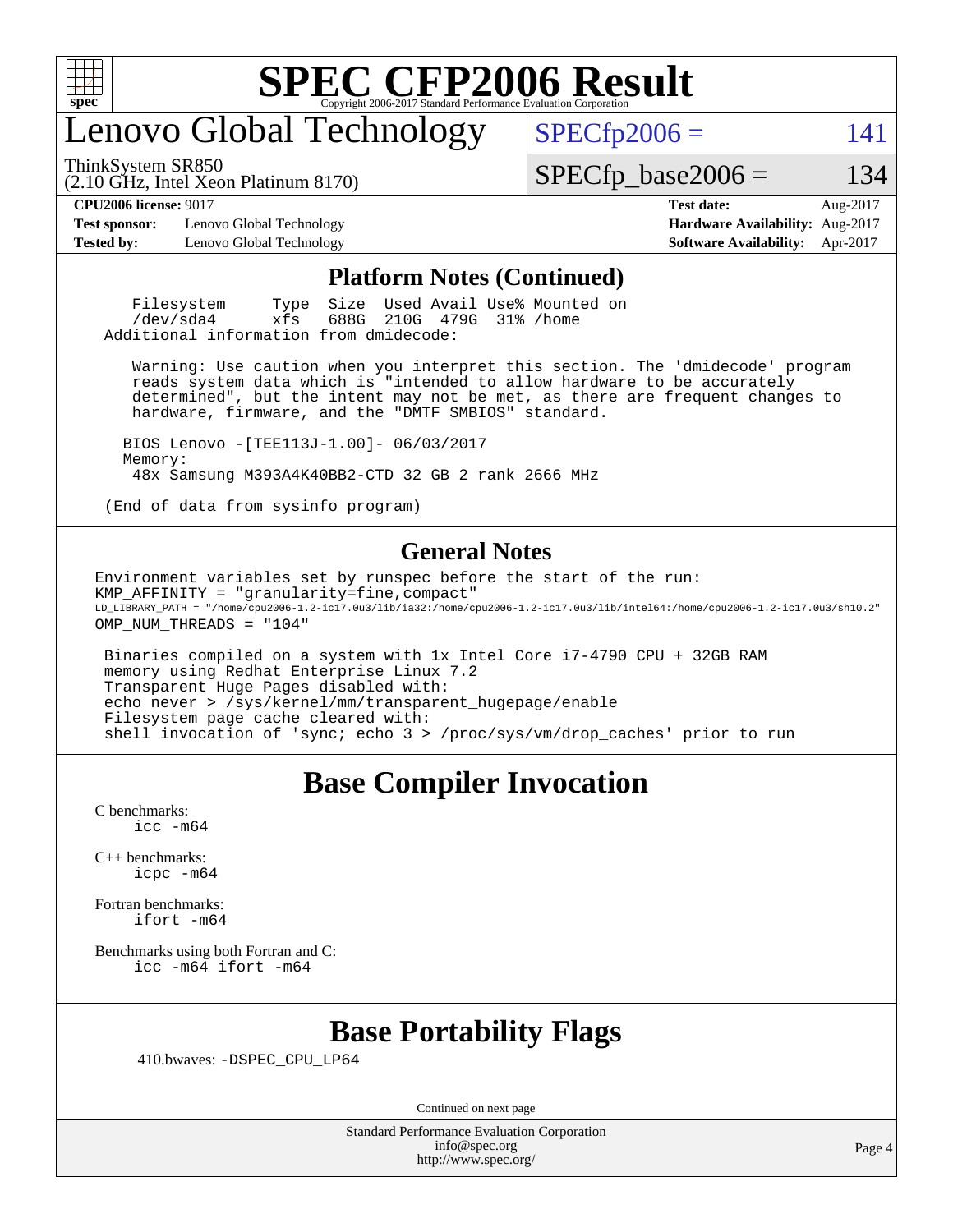

enovo Global Technology

ThinkSystem SR850

 $SPECTp2006 = 141$ 

(2.10 GHz, Intel Xeon Platinum 8170)

 $SPECfp\_base2006 = 134$ 

**[Test sponsor:](http://www.spec.org/auto/cpu2006/Docs/result-fields.html#Testsponsor)** Lenovo Global Technology **[Hardware Availability:](http://www.spec.org/auto/cpu2006/Docs/result-fields.html#HardwareAvailability)** Aug-2017

**[CPU2006 license:](http://www.spec.org/auto/cpu2006/Docs/result-fields.html#CPU2006license)** 9017 **[Test date:](http://www.spec.org/auto/cpu2006/Docs/result-fields.html#Testdate)** Aug-2017 **[Tested by:](http://www.spec.org/auto/cpu2006/Docs/result-fields.html#Testedby)** Lenovo Global Technology **[Software Availability:](http://www.spec.org/auto/cpu2006/Docs/result-fields.html#SoftwareAvailability)** Apr-2017

#### **[Base Portability Flags \(Continued\)](http://www.spec.org/auto/cpu2006/Docs/result-fields.html#BasePortabilityFlags)**

| 481.wrf: -DSPEC CPU_LP64 -DSPEC_CPU_CASE_FLAG -DSPEC_CPU_LINUX |
|----------------------------------------------------------------|
|                                                                |
|                                                                |

#### **[Base Optimization Flags](http://www.spec.org/auto/cpu2006/Docs/result-fields.html#BaseOptimizationFlags)**

[C benchmarks](http://www.spec.org/auto/cpu2006/Docs/result-fields.html#Cbenchmarks):

[-xCORE-AVX2](http://www.spec.org/cpu2006/results/res2017q4/cpu2006-20170918-49974.flags.html#user_CCbase_f-xCORE-AVX2) [-ipo](http://www.spec.org/cpu2006/results/res2017q4/cpu2006-20170918-49974.flags.html#user_CCbase_f-ipo) [-O3](http://www.spec.org/cpu2006/results/res2017q4/cpu2006-20170918-49974.flags.html#user_CCbase_f-O3) [-no-prec-div](http://www.spec.org/cpu2006/results/res2017q4/cpu2006-20170918-49974.flags.html#user_CCbase_f-no-prec-div) [-parallel](http://www.spec.org/cpu2006/results/res2017q4/cpu2006-20170918-49974.flags.html#user_CCbase_f-parallel) [-qopt-prefetch](http://www.spec.org/cpu2006/results/res2017q4/cpu2006-20170918-49974.flags.html#user_CCbase_f-qopt-prefetch)

[C++ benchmarks:](http://www.spec.org/auto/cpu2006/Docs/result-fields.html#CXXbenchmarks)

[-xCORE-AVX2](http://www.spec.org/cpu2006/results/res2017q4/cpu2006-20170918-49974.flags.html#user_CXXbase_f-xCORE-AVX2) [-ipo](http://www.spec.org/cpu2006/results/res2017q4/cpu2006-20170918-49974.flags.html#user_CXXbase_f-ipo) [-O3](http://www.spec.org/cpu2006/results/res2017q4/cpu2006-20170918-49974.flags.html#user_CXXbase_f-O3) [-no-prec-div](http://www.spec.org/cpu2006/results/res2017q4/cpu2006-20170918-49974.flags.html#user_CXXbase_f-no-prec-div) [-qopt-prefetch](http://www.spec.org/cpu2006/results/res2017q4/cpu2006-20170918-49974.flags.html#user_CXXbase_f-qopt-prefetch)

[Fortran benchmarks](http://www.spec.org/auto/cpu2006/Docs/result-fields.html#Fortranbenchmarks):

[-xCORE-AVX2](http://www.spec.org/cpu2006/results/res2017q4/cpu2006-20170918-49974.flags.html#user_FCbase_f-xCORE-AVX2) [-ipo](http://www.spec.org/cpu2006/results/res2017q4/cpu2006-20170918-49974.flags.html#user_FCbase_f-ipo) [-O3](http://www.spec.org/cpu2006/results/res2017q4/cpu2006-20170918-49974.flags.html#user_FCbase_f-O3) [-no-prec-div](http://www.spec.org/cpu2006/results/res2017q4/cpu2006-20170918-49974.flags.html#user_FCbase_f-no-prec-div) [-parallel](http://www.spec.org/cpu2006/results/res2017q4/cpu2006-20170918-49974.flags.html#user_FCbase_f-parallel) [-qopt-prefetch](http://www.spec.org/cpu2006/results/res2017q4/cpu2006-20170918-49974.flags.html#user_FCbase_f-qopt-prefetch)

[Benchmarks using both Fortran and C](http://www.spec.org/auto/cpu2006/Docs/result-fields.html#BenchmarksusingbothFortranandC): [-xCORE-AVX2](http://www.spec.org/cpu2006/results/res2017q4/cpu2006-20170918-49974.flags.html#user_CC_FCbase_f-xCORE-AVX2) [-ipo](http://www.spec.org/cpu2006/results/res2017q4/cpu2006-20170918-49974.flags.html#user_CC_FCbase_f-ipo) [-O3](http://www.spec.org/cpu2006/results/res2017q4/cpu2006-20170918-49974.flags.html#user_CC_FCbase_f-O3) [-no-prec-div](http://www.spec.org/cpu2006/results/res2017q4/cpu2006-20170918-49974.flags.html#user_CC_FCbase_f-no-prec-div) [-parallel](http://www.spec.org/cpu2006/results/res2017q4/cpu2006-20170918-49974.flags.html#user_CC_FCbase_f-parallel) [-qopt-prefetch](http://www.spec.org/cpu2006/results/res2017q4/cpu2006-20170918-49974.flags.html#user_CC_FCbase_f-qopt-prefetch)

#### **[Peak Compiler Invocation](http://www.spec.org/auto/cpu2006/Docs/result-fields.html#PeakCompilerInvocation)**

[C benchmarks](http://www.spec.org/auto/cpu2006/Docs/result-fields.html#Cbenchmarks): [icc -m64](http://www.spec.org/cpu2006/results/res2017q4/cpu2006-20170918-49974.flags.html#user_CCpeak_intel_icc_64bit_bda6cc9af1fdbb0edc3795bac97ada53)

[C++ benchmarks:](http://www.spec.org/auto/cpu2006/Docs/result-fields.html#CXXbenchmarks) [icpc -m64](http://www.spec.org/cpu2006/results/res2017q4/cpu2006-20170918-49974.flags.html#user_CXXpeak_intel_icpc_64bit_fc66a5337ce925472a5c54ad6a0de310)

[Fortran benchmarks](http://www.spec.org/auto/cpu2006/Docs/result-fields.html#Fortranbenchmarks): [ifort -m64](http://www.spec.org/cpu2006/results/res2017q4/cpu2006-20170918-49974.flags.html#user_FCpeak_intel_ifort_64bit_ee9d0fb25645d0210d97eb0527dcc06e)

[Benchmarks using both Fortran and C](http://www.spec.org/auto/cpu2006/Docs/result-fields.html#BenchmarksusingbothFortranandC): [icc -m64](http://www.spec.org/cpu2006/results/res2017q4/cpu2006-20170918-49974.flags.html#user_CC_FCpeak_intel_icc_64bit_bda6cc9af1fdbb0edc3795bac97ada53) [ifort -m64](http://www.spec.org/cpu2006/results/res2017q4/cpu2006-20170918-49974.flags.html#user_CC_FCpeak_intel_ifort_64bit_ee9d0fb25645d0210d97eb0527dcc06e)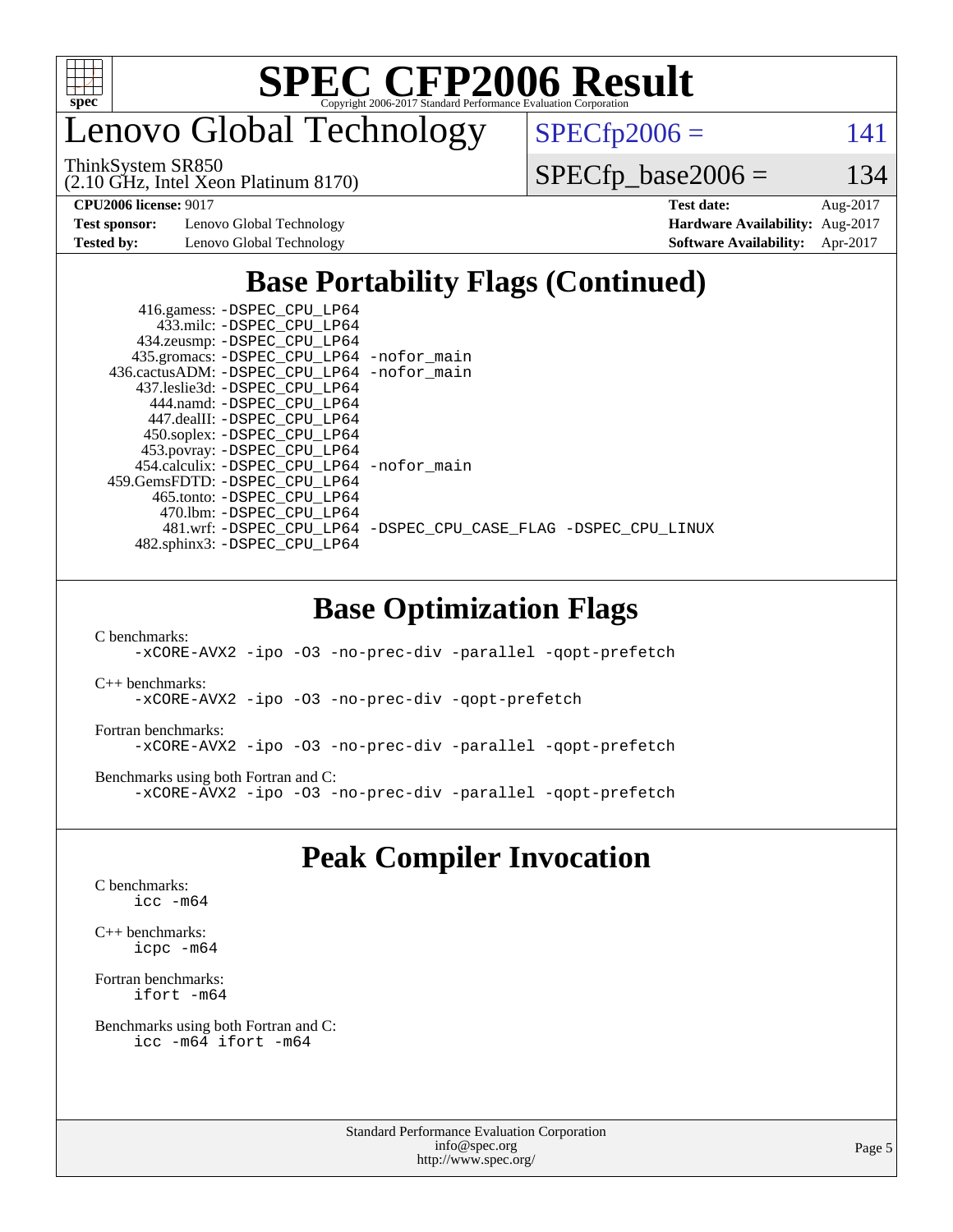

### enovo Global Technology

ThinkSystem SR850

 $SPECTp2006 = 141$ 

 $SPECTp\_base2006 = 134$ 

(2.10 GHz, Intel Xeon Platinum 8170)

**[Test sponsor:](http://www.spec.org/auto/cpu2006/Docs/result-fields.html#Testsponsor)** Lenovo Global Technology **[Hardware Availability:](http://www.spec.org/auto/cpu2006/Docs/result-fields.html#HardwareAvailability)** Aug-2017 **[Tested by:](http://www.spec.org/auto/cpu2006/Docs/result-fields.html#Testedby)** Lenovo Global Technology **[Software Availability:](http://www.spec.org/auto/cpu2006/Docs/result-fields.html#SoftwareAvailability)** Apr-2017

**[CPU2006 license:](http://www.spec.org/auto/cpu2006/Docs/result-fields.html#CPU2006license)** 9017 **[Test date:](http://www.spec.org/auto/cpu2006/Docs/result-fields.html#Testdate)** Aug-2017

#### **[Peak Portability Flags](http://www.spec.org/auto/cpu2006/Docs/result-fields.html#PeakPortabilityFlags)**

Same as Base Portability Flags

### **[Peak Optimization Flags](http://www.spec.org/auto/cpu2006/Docs/result-fields.html#PeakOptimizationFlags)**

[C benchmarks](http://www.spec.org/auto/cpu2006/Docs/result-fields.html#Cbenchmarks):

433.milc: basepeak = yes

 $470$ .lbm: basepeak = yes

 $482$ .sphinx3: basepeak = yes

#### [C++ benchmarks:](http://www.spec.org/auto/cpu2006/Docs/result-fields.html#CXXbenchmarks)

```
 444.namd: -prof-gen(pass 1) -prof-use(pass 2) -xCORE-AVX2(pass 2)
        -par-num-threads=1(pass 1) -ipo(pass 2) -O3(pass 2)
        -no-prec-div(pass 2) -fno-alias -auto-ilp32
```
447.dealII: basepeak = yes

 $450$ .soplex: basepeak = yes

```
 453.povray: -prof-gen(pass 1) -prof-use(pass 2) -xCORE-AVX2(pass 2)
         -par-num-threads=1-ipo-O3(pass 2)-no-prec-div(pass 2) -unroll4 -ansi-alias
```
[Fortran benchmarks](http://www.spec.org/auto/cpu2006/Docs/result-fields.html#Fortranbenchmarks):

```
410.bwaves: basepeak = yes 416.gamess: -prof-gen(pass 1) -prof-use(pass 2) -xCORE-AVX2(pass 2)
            -par-num-threads=1-ipo-O3(pass 2)-no-prec-div(pass 2) -unroll2 -inline-level=0 -scalar-rep-
    434.zeusmp: basepeak = yes
    437.leslie3d: basepeak = yes
 459.GemsFDTD: -prof-gen(pass 1) -prof-use(pass 2) -xCORE-AVX2(pass 2)
            -par-num-threads=1-ipo-O3(pass 2)-no-prec-div(pass 2) -unroll2 -inline-level=0
            -qopt-prefetch -parallel
      465.tonto: -prof-gen(pass 1) -prof-use(pass 2) -xCORE-AVX2(pass 2)
            -par-num-threads=1(pass 1) -ipo(pass 2) -O3(pass 2)
            -no-prec-div-inline-calloc-qopt-malloc-options=3
            -auto -unroll4
```
Continued on next page

```
Standard Performance Evaluation Corporation
             info@spec.org
           http://www.spec.org/
```